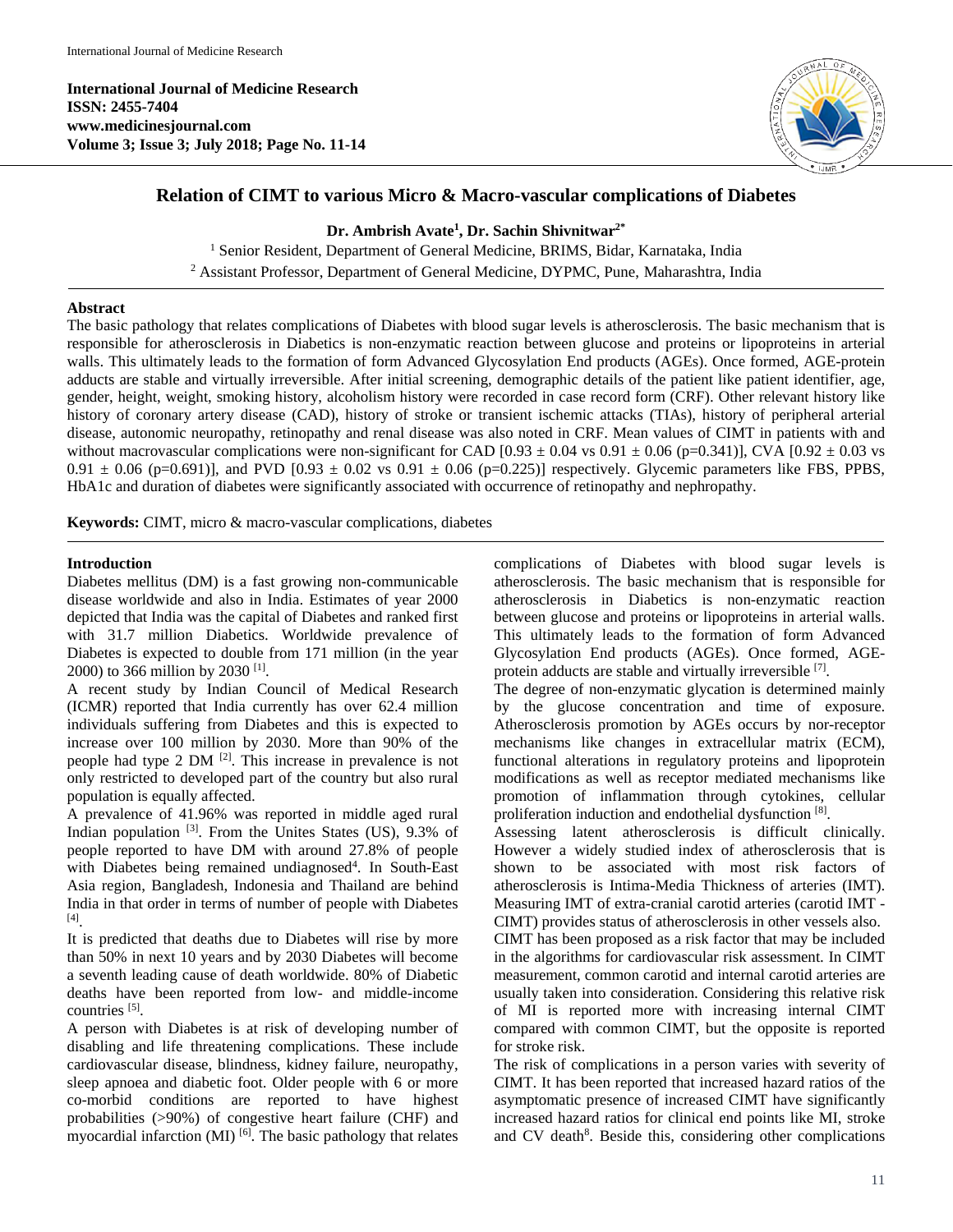of Diabetes like retinopathy, peripheral arterial disease, good amount of evidence suggests strong association between CIMT and risk of complications [8, 9].

Given the huge number of Diabetic population in our country, assessing CV risk in a Diabetic person becomes important. Correlation of CIMT with incident complications of Diabetes makes CIMT a useful screening test to be used clinically. This method provides cheap and safe alternative to other invasive and non-invasive tests.

Data on CIMT and complications of Diabetes especially related to retinopathy and PAD is sparse in Indian population where burden is high. So we planned this prospective study to assess CIMT in patients with Diabetes and further study its association with complications of Diabetes.

### **Methodology**

Diabetic patients attending the Diabetology unit of a tertiary care center were recruited into the study. Patients were screened with following inclusion and exclusion criteria and total 100 patients were enrolled in the study.

#### **Inclusion Criteria**

- Age  $\geq$  18 years
- Either gender
- Diagnosed type 2 Diabetes Mellitus (T2DM)
- Willing to participate in the study

#### **Exclusion Criteria**

- Patients with type I DM
- **Secondary Diabetes**
- Overt renal failure
- Congestive cardiac failure
- **Urinary tract infection**

After initial screening, demographic details of the patient like patient identifier, age, gender, height, weight, smoking history, alcoholism history were recorded in case record form (CRF). Other relevant history like history of coronary artery disease (CAD), history of stroke or transient ischemic attacks (TIAs), history of peripheral arterial disease, autonomic neuropathy, retinopathy and renal disease was also noted in CRF.

### **Results**

**Table 1:** Complications of Diabetes encountered in study

| <b>Complications</b>        | N  | Percentage |
|-----------------------------|----|------------|
| Coronary Artery Disease     | 13 | 13.00%     |
| Cerebrovascular Accident    |    | 07.00%     |
| Peripheral Vascular Disease | 16 | 16.00%     |
| Retinopathy                 | 33 | 33.00%     |
| Neuropathy                  | 19 | 19.00%     |
| Nephropathy                 | 32 | 32.00%     |

Among macrovascular complications, coronary artery disease, cerebrovascular accident and peripheral vascular disease were present in 13.00%, 7.00% and 16.00% of the patients. In microvascular complications, most common encountered complication was retinopathy (33.00%) followed by nephropathy and neuropathy in 32.00% and 19.00% patients

respectively.

**Table 2:** Relationship between CIMT and complications of Diabetes

| Complication                | Increased CIMT Normal CIMT P value |          |
|-----------------------------|------------------------------------|----------|
| Coronary Artery Disease     | 12                                 | 0.069    |
| Cerebrovascular Accident    |                                    | 0.670    |
| Peripheral Vascular Disease | 15                                 | $0.034*$ |
| Retinopathy                 | 28                                 | $0.032*$ |
| Neuropathy                  | 16                                 | 0.159    |
| Nephropathy                 | 26                                 | 0.121    |

\*P<0.05, Chi Square test (Fischer exact test)

Though all complications were common in patients with increased CIMT compare to normal patients, retinopathy (28 vs 5, p=0.032) and peripheral vascular disease (15 vs 1, p=0.034) were significantly more common with increased CIMT group of patients. Coronary heart disease (12 vs 1, p=0.069), cerebrovascular disease (6 vs 1, p=670), neuropathy (16 vs 3, p=0.159) and nephropathy (26 vs 6, p=0.121) were non-significantly more in patients with increase CIMT as compared to normal counterparts.

**Table 3:** Mean CIMT in patients with or without complications

|                      |                                               | $CIMIT (Mean \pm SD)$ |                |
|----------------------|-----------------------------------------------|-----------------------|----------------|
| <b>Complications</b> | <b>Patient Without</b><br><b>Patient with</b> |                       | <b>P</b> value |
|                      | <b>Complications</b>                          | <b>Complications</b>  |                |
| <b>CAD</b>           | $0.93 \pm 0.04$                               | $0.91 + 0.06$         | 0.341          |
| <b>CVA</b>           | $0.92 \pm 0.03$                               | $0.91 + 0.06$         | 0.691          |
| <b>PVD</b>           | $0.93 + 0.02$                                 | $0.91 + 0.06$         | 0.225          |
| Retinopathy          | $0.95 \pm 0.07$                               | $0.89 \pm 0.05$       | 0.0001         |
| Neuropathy           | $0.92 \pm 0.04$                               | $0.91 \pm 0.06$       | 0.691          |
| Nephropathy          | $0.94 + 0.07$                                 | $0.90 + 0.05$         | 0.001          |

Mean values of CIMT in patients with and without macrovascular complications were non-significant for CAD  $[0.93 \pm 0.04 \text{ vs } 0.91 \pm 0.06 \text{ (p=0.341)}],$  CVA  $[0.92 \pm 0.03 \text{ vs }$  $0.91 \pm 0.06$  (p=0.691)], and PVD [0.93  $\pm$  0.02 vs 0.91  $\pm$  0.06 (p=0.225)] respectively. For microvascular complications, significant difference for retinopathy  $[0.95 \pm 0.07 \text{ vs } 0.89 \pm 0.07]$ 0.05 (0.0001)] and nephropathy  $[0.94 \pm 0.07 \text{ vs } 0.90 \pm 0.05]$ , (p=0.001)] but not for neuropathy  $[0.92 \pm 0.04 \text{ vs } 0.91 \pm 0.06,$ (p=0.691)] was observed respectively in patients with or without that complication.

### **Discussion**

A review of 21 studies including 24,111 people with type 2 Diabetes and IGT found that CIMT was higher in individuals with Diabetes compared to the healthy controls. CIMT was increased in individuals with type 2 Diabetes by 0.13 (95% CI: 0.12–0.14) mm and by 0.04 (95% CI: 0.01–0.07) mm in individuals with IGT. Furthermore, CIMT has been demonstrated to be higher in people with Diabetes and macrovascular disease. An Indian study in Diabetic subjects reported similar finding with 91% having increased carotid artery intima media thickness for duration of more than 15 years  $(p=0.020)$ <sup>[10]</sup>.

In Chinese population, a study by Yang *et al*. reported mean of daily differences was predictor of CIMT in multiple linear regression analysis  $(r=0.346, p=0.005)$  suggesting glucose excursions may contribute to the development of atherosclerosis in patients with type 2 Diabetes which is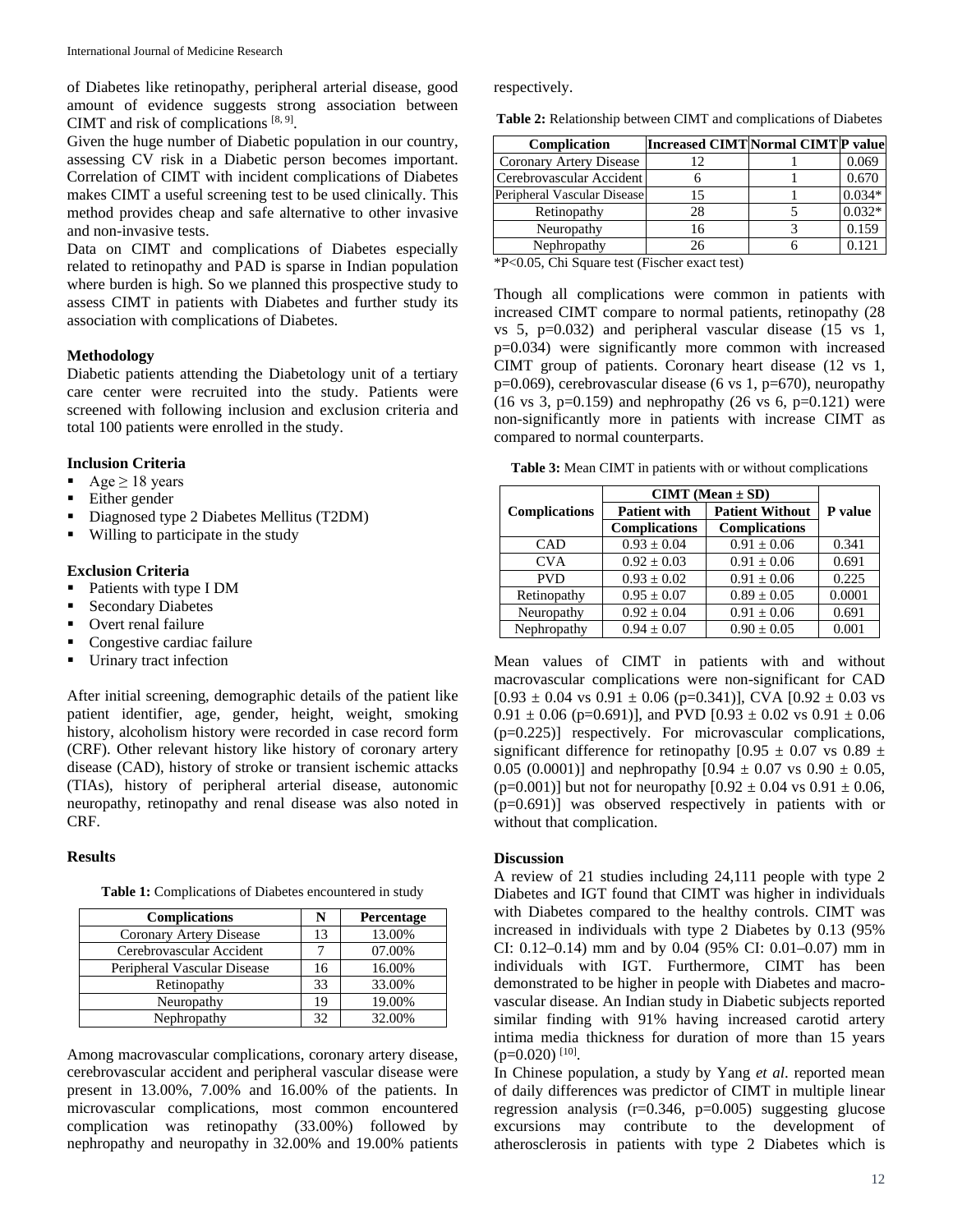independent from HbA1c levels [11]. In another study conducted in Indian population by Arunkumar *et al*. compared CIMT in non-Diabetic and Diabetic population and reported a significant association between Diabetes and an increased incidence of abnormal CIMT. Further they observed higher HbA1c was positively associated with CIMT  $(P<0.001)$  [12]. Mohan V, *et al*. reported similar finding with significantly

higher CIMT in Diabetic subjects compared to non-Diabetics. They also reported a significant correlation of duration of Diabetes with CIMT levels [13]. It has also been reported that in Asian Indians carotid IMT increases progressively with increasing severity of glucose intolerance and is also associated with the metabolic syndrome, independent of age and gender. Mechanisms that lead to alteration in vasculature because of high glycemic levels have been well described. Non-enzymatic glycosylation of proteins and lipids which can interfere with their normal function by disrupting molecular conformation alter enzymatic activity, reduce degradative capacity and interfere with receptor recognition. In addition, glycosylated proteins interact with a specific receptor present on all cells relevant to the atherosclerotic process including monocyte-derived macrophages, endothelial cells and smooth muscle cells. The interaction of glycosylated proteins with their receptor results in the induction of oxidative stress, proinflammatory responses and protein kinase C (PKC) activation with subsequent alteration in growth factor expression <sup>[9]</sup>. These findings highlights the importance of early diagnosis and prompt treatment of Diabetes in order to halt the progression of CIMT.

This has been the cornerstone for atherosclerosis. In present study, though the mean values of cholesterol and triglycerides were within normal reference range still the significant higher values were observed in patients with increased CIMT for total cholesterol (0.001) and serum triglyceride levels (0.0001). Also a strong positive correlation was observed between CIMT with total cholesterol (r=0.488, p=0.0001) and CIMT with TG levels  $(r=0.448, p=0.0001)$ . This contrasts with report of Gayathri *et al*. who found no association between dyslipidemia and CIMT [37]. On the other hand, LDLc ( $r = 0.325$ ,  $P = 0.009$ ) levels positively correlated and predicted CIMT in Diabetic individuals as reported by Yang *et al*. [11].

Complications of Diabetes are common occurrence and may vary according to the degree and duration of hyperglycemia. In present study, macro-vascular complications namely coronary heart disease, cerebrovascular disease and peripheral vascular disease were observed in 13.00%, 7.00% and 16.00% patients whereas micro-vascular complications namely Diabetic retinopathy, Diabetic neuropathy and Diabetic nephropathy were observed in 33.00%, 19.00% and 32.00% respectively. This shows huge burden of complications of Diabetes in Indian population. Occurrences of these complications were more common in patients who had increased CIMT and complications like PVD (15 vs 1, 0.034) and retinopathy (28 vs 5, 0.032) were significantly higher in patients with increased CIMT than those with normal CIMT. This probably suggests micro-vascular endothelial dysfunction starts early. Endothelial dysfunction has been reported to precede the development of atherosclerosis and is believed to play a central role in its pathophysiology. Impaired endothelial dependent vasodilatation exists in the presence of atherosclerosis. Endothelial dysfunction in the peripheral vessels are modestly correlated with the endothelial function in the coronary vessels [14].

## **Conclusion**

Complications observed in Diabetic patients were retinopathy was the most followed by nephropathy, neuropathy, PVD, CAD and CVA. Retinopathy and PVD were significantly associated with increased CIMT. Significant difference in mean CIMT was observed in retinopathy and nephropathy patients.

# **References**

- 1. Kaveeshwar SA, Cornwall J. The current state of diabetes mellitus in India. AMJ. 2014; 7(1):45-48. http//dx.doi.org /10.4066/AMJ.2014.1979.
- 2. Mohan V, Anbalagan VP. Expanding role of the Madras Diabetes Research Foundation-Indian Diabetes Risk Score in clinical practice. Indian J Endocr Metab. 2013; 17:31-6.
- 3. Madaan H, Agrawal P, Garg R, Sachdeva A, Partra SK, Nair R. Prevalence of diabetes mellitus in rural population of district Sonepat, India. Int J Med Sci Public Health. 2014; 3:261-264.
- 4. Centers for Disease Control and Prevention. National Diabetes Statistics Report: Estimates of Diabetes and Its Burden in the United States, 2014. Atlanta, GA: U.S. Department of Health and Human Services, 2014.
- 5. Baldassarre D, Amato M, Bondioli A, Sirtori CR, Tremoli E. Carotid Artery Intima-Media Thickness Measured by Ultrasonography in Normal Clinical Practice Correlates Well With Atherosclerosis Risk Factors. Stroke. 2000; 31:2426-2430. doi:10.1161/01.STR.31.10.2426
- 6. Liviakis L, Pogue B, Paramsothy P, Bourne A, Gill EA. Carotid intima-media thickness for the practicing lipidologist. Journal of Clinical Lipidology. 2010; 4:24- 35.
- 7. Rema M, Mohan V, Deepa R, Ravikumar R. Association of Carotid Intima-Media Thickness and Arterial Stiffness With Diabetic Retinopathy. The Chennai Urban Rural Epidemiology Study (CURES-2). Diabetes Care. 2004; 27:1962-1967.
- 8. Bennett PC, Gill PS, Silverman S, Blann AD, Lip GYH. Ethnic differences in common carotid intima–media thickness and the relationship to cardiovascular risk factors and peripheral arterial disease: the Ethnic-Echocardiographic Heart of England Screening Study. Q J Med. 2011; 104:245-254.
- 9. Ozougwu JC, Obimba KC, Belonwu CD, Unakalamba CB. The pathogenesis and pathophysiology of type 1 and type 2 diabetes mellitus. Journal of Physiology and Pathophysiology. 2013; 4(4):46-57.
- 10. Gayathri R, Chandni R, Udayabhaskaran V. Carotid Artery Intima Media Thickness in Relation with Atherosclerotic Risk Factors inPatients with Type 2 Diabetes Mellitus. JAPI. 2012; 60:20-24.